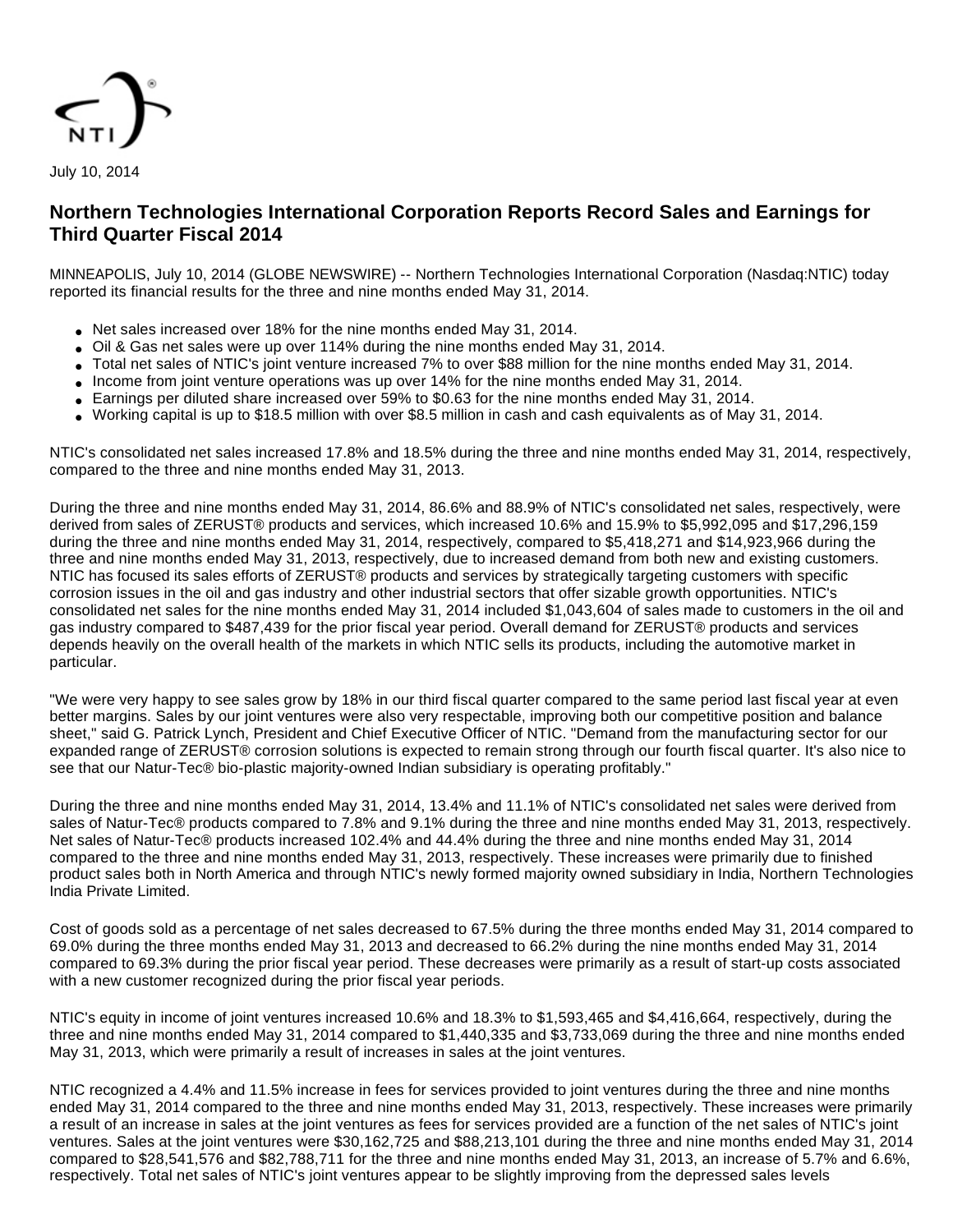experienced as a result of the European economic slowdown over the past few years.

Mr. Lynch added, "Our ZERUST® Oil & Gas team remains fully booked with installations of industry specific corrosion solutions. These orders have come predominantly from North and South America."

NTIC's total operating expenses increased 11.5%, or \$1,255,971, to \$12,222,736 during the nine months ended May 31, 2014 compared to the nine months ended May 31, 2013. This increase was primarily the result of an increase in employee headcount and related employee expenses associated with selling expenses, general and administrative expenses and expenses incurred in support of joint ventures, and overall reflected NTIC's efforts to support its new and existing business efforts.

NTIC incurred \$3,342,497 and \$2,853,250 of expense during the nine months ended May 31, 2014 and 2013, respectively, in connection with its research and development activities.

Net income attributable to NTIC increased 5.7%, to \$980,217, or \$0.21 per diluted common share, for the three months ended May 31, 2014 compared to \$927,112, or \$0.21 per diluted common share, for the three months ended May 31, 2013. Net income attributable to NTIC increased 63.5%, to \$2,863,847, or \$0.63 per diluted common share, for the nine months ended May 31, 2014 compared to \$1,751,144, or \$0.39 per diluted common share, for the nine months ended May 31, 2013. These increases were primarily the result of increases in gross profit of NTIC's North American businesses and increases in NTIC's joint venture operations.

NTIC anticipates that its quarterly net income will continue to remain subject to significant volatility primarily due to the financial performance of its joint ventures and sales of its ZERUST® products and services into the oil and gas industry and Natur-Tec® bioplastics products, which sales fluctuate more on a quarterly basis than the traditional ZERUST® business.

NTIC's working capital was \$18,470,269 at May 31, 2014, including \$8,549,789 in cash and cash equivalents, compared to \$13,270,452 at August 31, 2013, including \$4,314,258 in cash and cash equivalents.

## **Outlook**

NTIC's financial guidance for the fiscal year ending August 31, 2014 remains unchanged. NTIC expects its net sales to range between \$27.5 million and \$29.0 million and its net income attributable to NTIC to range between \$4.1 million and \$4.7 million, or between \$0.95 and \$1.05 per diluted common share.

### **Conference Call and Webcast**

NTIC will host a conference call today at 8:00 a.m. Central Time to review its results of operations for the third quarter of fiscal 2014 and its future outlook, followed by a question and answer session. The conference call will be available to interested parties through a live audio webcast available through NTIC's website at [www.ntic.com](http://www.globenewswire.com/newsroom/ctr?d=10088611&l=18&a=www.ntic.com&u=http%3A%2F%2Fwww.ntic.com) or [http://ir.ntic.com/events.cfm](http://www.globenewswire.com/newsroom/ctr?d=10088611&l=18&u=http%3A%2F%2Fir.ntic.com%2Fevents.cfm) where the webcast will be archived and accessible for at least 12 months. The dial-in number for the conference call is (877) 670-9779 and the confirmation code is 69481283.

### **About Northern Technologies International Corporation**

Northern Technologies International Corporation develops and markets proprietary environmentally beneficial products and services in over 55 countries either directly or via a network of majority-owned subsidiaries, joint ventures, independent distributors and agents. NTIC's primary business is corrosion prevention marketed primarily under the ZERUST® brand. NTIC has been selling its proprietary ZERUST® rust and corrosion inhibiting products and services to the automotive, electronics, electrical, mechanical, military and retail consumer markets, for over 35 years, and in recent years has targeted and expanded into the oil and gas industry. NTIC offers worldwide on-site technical consulting for rust and corrosion prevention issues. NTIC's technical service consultants work directly with the end users of NTIC's products to analyze their specific needs and develop systems to meet their technical requirements. NTIC also markets and sells a portfolio of bio-based and biodegradable polymer resin compounds and finished products marketed under the Natur-Tec® brand.

## **Forward-Looking Statements**

Statements contained in this press release that are not historical information are forward-looking statements as defined within the Private Securities Litigation Reform Act of 1995. Such statements include NTIC's expectations regarding its financial guidance for fiscal 2014, anticipated demand for ZERUST® corrosion solutions from the manufacturing sector and oil and gas industry and anticipated demand for Natur-Tec® bio-plastic products, and other statements that can be identified by words such as "believes," "continues," "expects," "anticipates," "intends," "potential," "outlook," "will," "would," "should," "guidance" or words of similar meaning, the use of future dates and any other statements that are not historical facts. Such forward-looking statements are based upon the current beliefs and expectations of NTIC's management and are inherently subject to risks and uncertainties that could cause actual results to differ materially from those projected or implied. Such potential risks and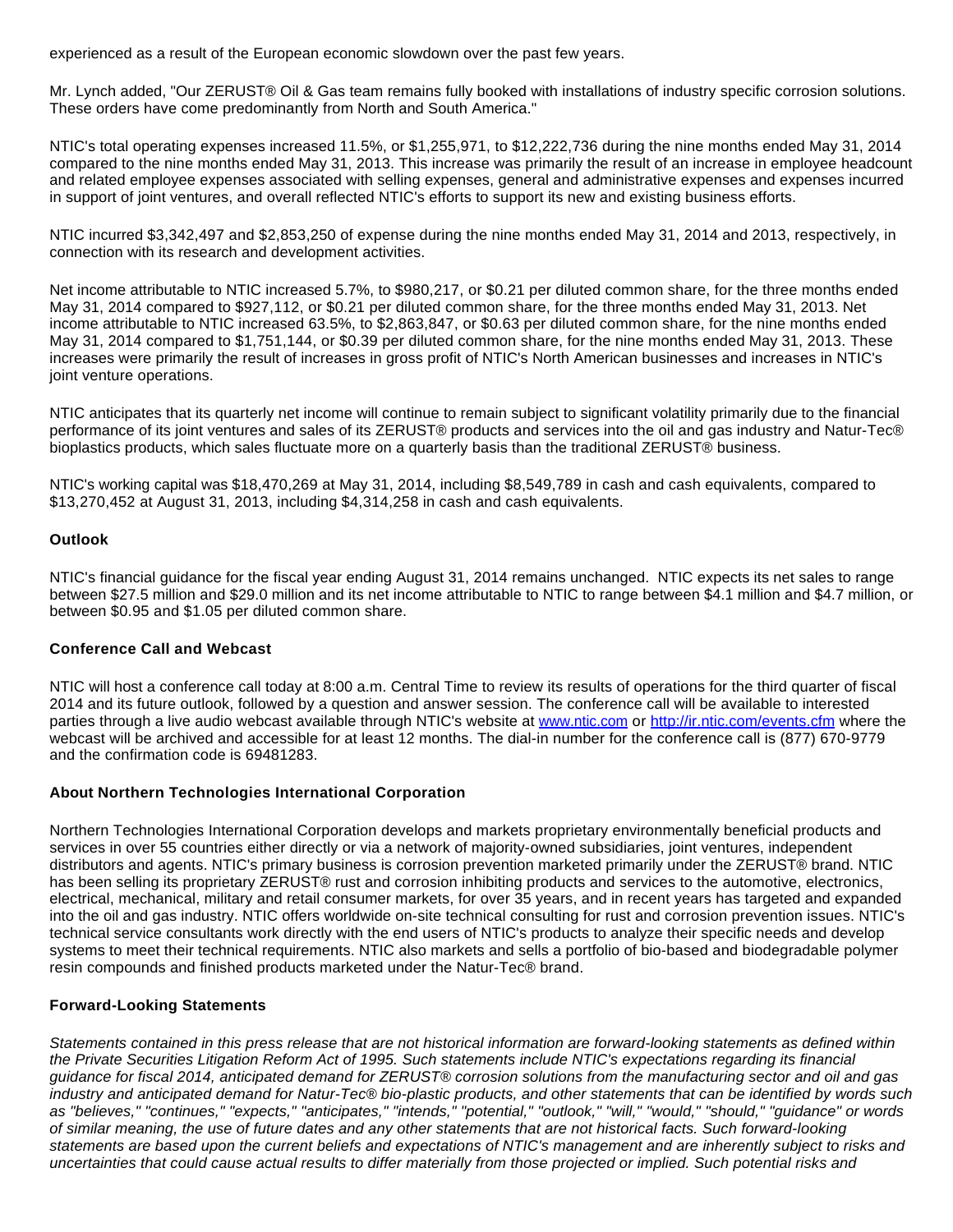uncertainties include, but are not limited to, in no particular order: NTIC's dependence on the success of its joint ventures and fees and dividend distributions that NTIC receives from them; NTIC's relationships with its joint ventures and its ability to maintain those relationships; risks related to the European sovereign debt crisis, economic slowdown and political unrest; risks associated with NTIC's international operations; exposure to fluctuations in foreign currency exchange rates; the health of the U.S. and worldwide economies, including in particular the U.S. automotive industry; the level of growth in NTIC's markets; NTIC's investments in research and development efforts; acceptance of existing and new products; timing of NTIC's receipt of purchase orders under supply contracts; variability in sales to customers and the effect on NTIC's quarterly financial results; increased competition; the costs and effects of complying with changes in tax, fiscal, government and other regulatory policies, including rules relating to environmental, health and safety matters; and NTIC's reliance on its intellectual property rights and the absence of infringement of the intellectual property rights of others. More detailed information on these and additional factors which could affect NTIC's operating and financial results is described in the company's filings with the Securities and Exchange Commission, including its most recent annual report on Form 10-K and subsequent quarterly reports on Form 10-Q. NTIC urges all interested parties to read these reports to gain a better understanding of the many business and other risks that the company faces. Additionally, NTIC undertakes no obligation to publicly release the results of any revisions to these forwardlooking statements, which may be made to reflect events or circumstances occurring after the date hereof or to reflect the occurrence of unanticipated events.

#### **NORTHERN TECHNOLOGIES INTERNATIONAL CORPORATION AND SUBSIDIARIES**

### **CONSOLIDATED BALANCE SHEETS AS OF MAY 31, 2014 (UNAUDITED)**

#### **AND AUGUST 31, 2013 (AUDITED)**

|                                                                                                                                     | May 31, 2014 2013 | August 31,   |
|-------------------------------------------------------------------------------------------------------------------------------------|-------------------|--------------|
| ASSETS                                                                                                                              |                   |              |
| <b>CURRENT ASSETS:</b>                                                                                                              |                   |              |
| Cash and cash equivalents                                                                                                           | \$8,549,789       | \$4,314,258  |
| Receivables:                                                                                                                        |                   |              |
| Trade excluding joint ventures, less allowance for doubtful accounts of \$40,000 at May 31, 2014 and<br>\$20,000 at August 31, 2013 | 3,265,913         | 3,329,995    |
| Trade joint ventures                                                                                                                | 768,574           | 859,434      |
| Fees for services provided to joint ventures                                                                                        | 2,833,373         | 2,446,017    |
| Income taxes                                                                                                                        | 307,991           | 144,939      |
| Inventories                                                                                                                         | 5,535,014         | 5,111,549    |
| Prepaid expenses                                                                                                                    | 551,930           | 258,765      |
| Deferred income taxes                                                                                                               | 467,548           | 467,548      |
| Total current assets                                                                                                                | 22,280,132        | 16,932,505   |
| PROPERTY AND EQUIPMENT, NET                                                                                                         | 5,422,925         | 5,323,612    |
| <b>OTHER ASSETS:</b>                                                                                                                |                   |              |
| Investments in joint ventures                                                                                                       | 22,103,275        | 24,702,981   |
| Deferred income taxes                                                                                                               | 1,034,212         | 1,034,212    |
| Patents and trademarks, net                                                                                                         | 1,184,824         | 1,060,639    |
| Other                                                                                                                               | 163,499           |              |
| Total other assets                                                                                                                  | 24,485,810        | 26,797,832   |
| <b>Total assets</b>                                                                                                                 | \$52,188,867      | \$49,053,949 |
| <b>LIABILITIES AND EQUITY</b>                                                                                                       |                   |              |
| <b>CURRENT LIABILITIES:</b>                                                                                                         |                   |              |
| Current portion of note payable                                                                                                     |                   | 76,119       |
| Accounts payable                                                                                                                    | 1,630,733         | 1,830,729    |
| <b>Accrued liabilities:</b>                                                                                                         |                   |              |
| Payroll and related benefits                                                                                                        | 1,592,640         | 1,277,942    |
| Deferred joint venture royalties                                                                                                    | 288,000           | 288,000      |

Other 298,490 189,263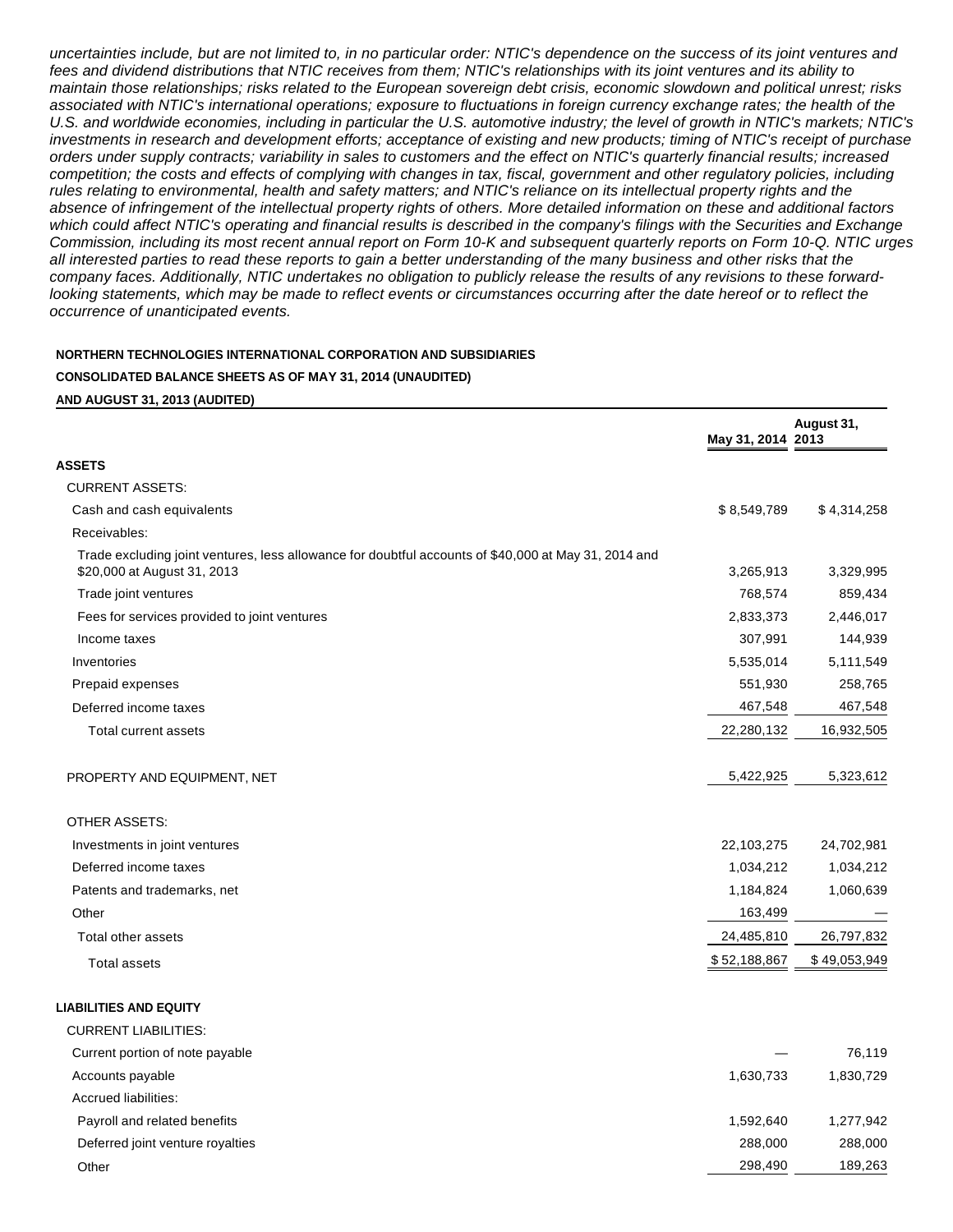| <b>Total current liabilities</b>                                                                                                        | 3,809,863    | 3,662,053    |
|-----------------------------------------------------------------------------------------------------------------------------------------|--------------|--------------|
| NOTE PAYABLE, NET OF CURRENT PORTION                                                                                                    |              | 857,295      |
| <b>COMMITMENTS AND CONTINGENCIES</b>                                                                                                    |              |              |
| EQUITY:                                                                                                                                 |              |              |
| Preferred stock, no par value; authorized 10,000 shares; none issued and outstanding                                                    |              |              |
| Common stock, \$0.02 par value per share; authorized 10,000,000 shares; issued and outstanding<br>4,477,902 and 4,432,036, respectively | 89,558       | 88,641       |
| Additional paid-in capital                                                                                                              | 12,394,854   | 11,701,942   |
| Retained earnings                                                                                                                       | 31,490,773   | 28,626,928   |
| Accumulated other comprehensive income                                                                                                  | 812,834      | 316,161      |
| Stockholders' equity                                                                                                                    | 44,788,019   | 40,733,672   |
| Non-controlling interest                                                                                                                | 3,590,985    | 3,800,929    |
| Total equity                                                                                                                            | 48,379,004   | 44,534,601   |
| Total liabilities and equity                                                                                                            | \$52,188,867 | \$49,053,949 |

# **NORTHERN TECHNOLOGIES INTERNATIONAL CORPORATION AND SUBSIDIARIES CONSOLIDATED STATEMENTS OF OPERATIONS (UNAUDITED) FOR THE THREE AND NINE MONTHS ENDED MAY 31, 2014 AND 2013**

|                                                | <b>Three Months Ended</b> |           | <b>Nine Months Ended</b> |                                                     |
|------------------------------------------------|---------------------------|-----------|--------------------------|-----------------------------------------------------|
|                                                |                           |           |                          | May 31, 2014 May 31, 2013 May 31, 2014 May 31, 2013 |
| <b>NET SALES:</b>                              |                           |           |                          |                                                     |
| Net sales, excluding joint ventures            | \$6,056,078               |           |                          | \$5,041,096 \$17,188,462 \$14,296,686               |
| Net sales, to joint ventures                   | 864,742                   | 835,937   | 2,260,466                | 2,118,444                                           |
| Total net sales                                | 6,920,820                 | 5,877,033 | 19,448,928               | 16,415,130                                          |
| Cost of goods sold                             | 4,669,322                 | 4,054,364 | 12,879,186               | 11,379,249                                          |
| Gross profit                                   | 2,251,498                 | 1,822,669 | 6,569,742                | 5,035,881                                           |
| <b>JOINT VENTURE OPERATIONS:</b>               |                           |           |                          |                                                     |
| Equity in income of joint ventures             | 1,593,465                 | 1,440,335 | 4,416,664                | 3,733,069                                           |
| Fees for services provided to joint ventures   | 2,001,775                 | 1,917,947 | 6,169,094                | 5,535,105                                           |
| Total joint venture operations                 | 3,595,240                 | 3,358,282 | 10,585,758               | 9,268,174                                           |
| <b>OPERATING EXPENSES:</b>                     |                           |           |                          |                                                     |
| Selling expenses                               | 1,315,264                 | 1,243,687 | 3,925,466                | 3,588,847                                           |
| General and administrative expenses            | 1,307,653                 | 1,105,710 | 3,905,082                | 3,498,393                                           |
| Expenses incurred in support of joint ventures | 353,958                   | 335,132   | 1,049,691                | 1,026,275                                           |
| Research and development expenses              | 1,104,632                 | 1,002,651 | 3,342,497                | 2,853,250                                           |
| Total operating expenses                       | 4,081,507                 | 3,687,180 | 12,222,736               | 10,966,765                                          |
| <b>OPERATING INCOME</b>                        | 1,765,231                 | 1,493,771 | 4,932,764                | 3,337,290                                           |
| <b>INTEREST INCOME</b>                         | 1,369                     | 2,984     | 5,728                    | 50,618                                              |
| <b>INTEREST EXPENSE</b>                        | (7,063)                   | (50, 986) | (32, 709)                | (64, 448)                                           |
| <b>INCOME BEFORE INCOME TAX EXPENSE</b>        | 1,759,537                 | 1,445,769 | 4,905,783                | 3,323,460                                           |